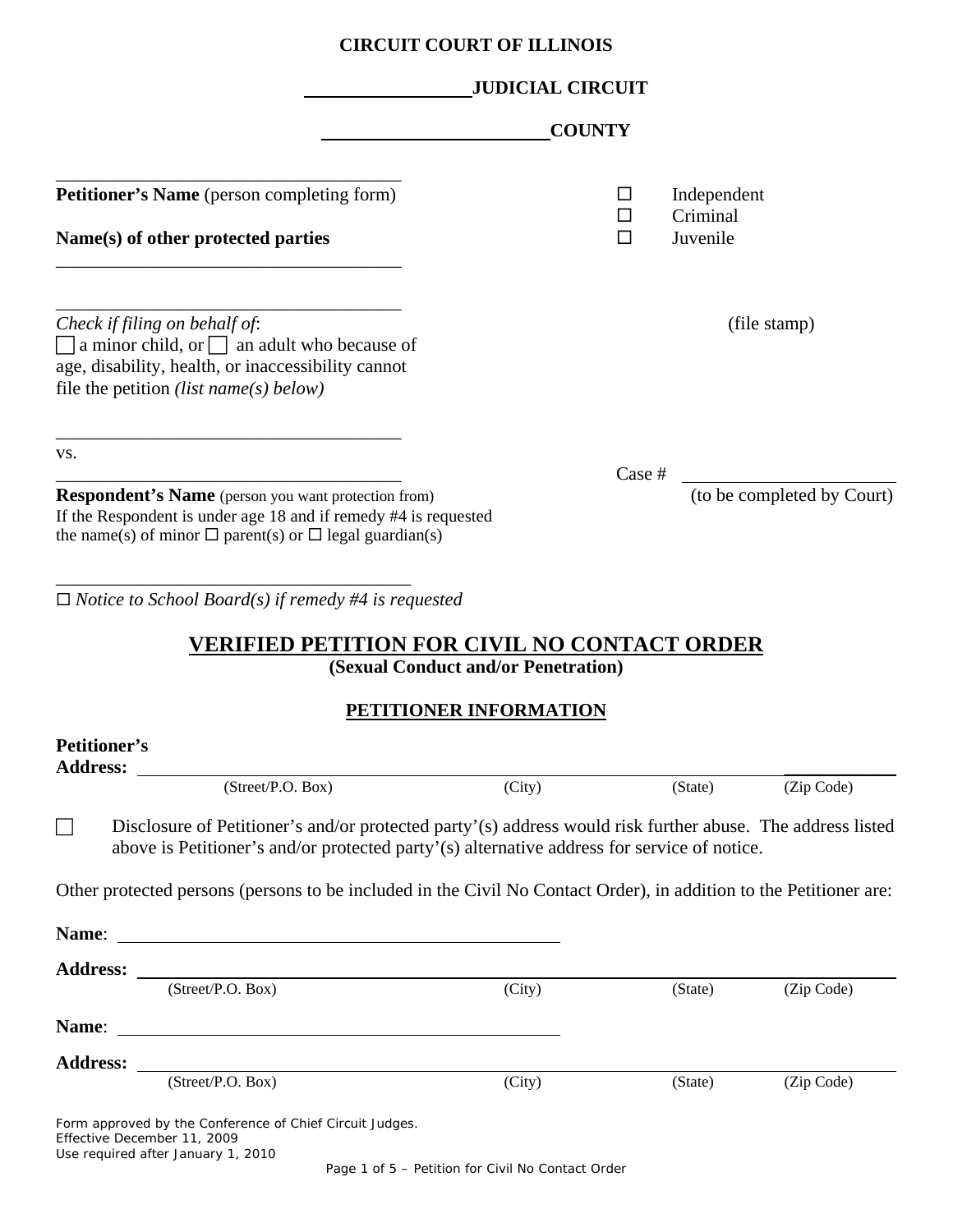## **RESPONDENT INFORMATION**

|                                                                                                                                                                                                                                                    |                                                                                             | (if known) |                        |         |       |
|----------------------------------------------------------------------------------------------------------------------------------------------------------------------------------------------------------------------------------------------------|---------------------------------------------------------------------------------------------|------------|------------------------|---------|-------|
|                                                                                                                                                                                                                                                    |                                                                                             |            |                        |         |       |
| Sex:                                                                                                                                                                                                                                               | $\Box$ Male $\Box$ Female                                                                   |            | Race: Height: Weight:  |         |       |
| Hair Color: <u>Eye Color: Social Security #: XXX-XX-</u>                                                                                                                                                                                           |                                                                                             |            |                        |         |       |
|                                                                                                                                                                                                                                                    |                                                                                             |            |                        |         |       |
| Other Numeric Identifier: $\frac{1}{(number - optional)}$ Description: $\frac{1}{(e.g. passport #, military serial # or other)}$                                                                                                                   |                                                                                             |            |                        |         |       |
|                                                                                                                                                                                                                                                    |                                                                                             |            |                        |         |       |
|                                                                                                                                                                                                                                                    |                                                                                             |            | (City)                 | (State) | (Zip) |
|                                                                                                                                                                                                                                                    |                                                                                             |            |                        |         |       |
|                                                                                                                                                                                                                                                    |                                                                                             |            |                        |         |       |
| $\Box$ Work Address: $(Street / P.O. Box)$ (City)                                                                                                                                                                                                  |                                                                                             |            |                        | (State) | (Zip) |
|                                                                                                                                                                                                                                                    |                                                                                             |            | (tattoos, scars, etc.) |         |       |
|                                                                                                                                                                                                                                                    |                                                                                             |            |                        |         |       |
|                                                                                                                                                                                                                                                    |                                                                                             |            |                        |         |       |
| $\Box$ Respondent's address is unknown. Service by publication is requested (Section 2-206 (a) of the Code<br>of Civil Procedure). {Reasonable efforts to accomplish actual service must be shown by evidence or<br>affidavit. 740 ILCS 22/208(c)} |                                                                                             |            |                        |         |       |
| <b>Respondent may be</b><br>$\Box$ suicidal                                                                                                                                                                                                        | $\Box$ considered armed and/or dangerous<br>$\Box$ considered armed, dangerous and suicidal |            |                        |         |       |
|                                                                                                                                                                                                                                                    |                                                                                             |            |                        |         |       |
|                                                                                                                                                                                                                                                    |                                                                                             |            | (data)                 |         |       |
|                                                                                                                                                                                                                                                    |                                                                                             | (location) |                        |         |       |
|                                                                                                                                                                                                                                                    |                                                                                             |            |                        |         |       |
|                                                                                                                                                                                                                                                    |                                                                                             |            |                        |         |       |
|                                                                                                                                                                                                                                                    |                                                                                             |            |                        |         |       |
|                                                                                                                                                                                                                                                    |                                                                                             |            |                        |         |       |
|                                                                                                                                                                                                                                                    |                                                                                             |            |                        |         |       |
|                                                                                                                                                                                                                                                    |                                                                                             |            |                        |         |       |

(additional pages may be added)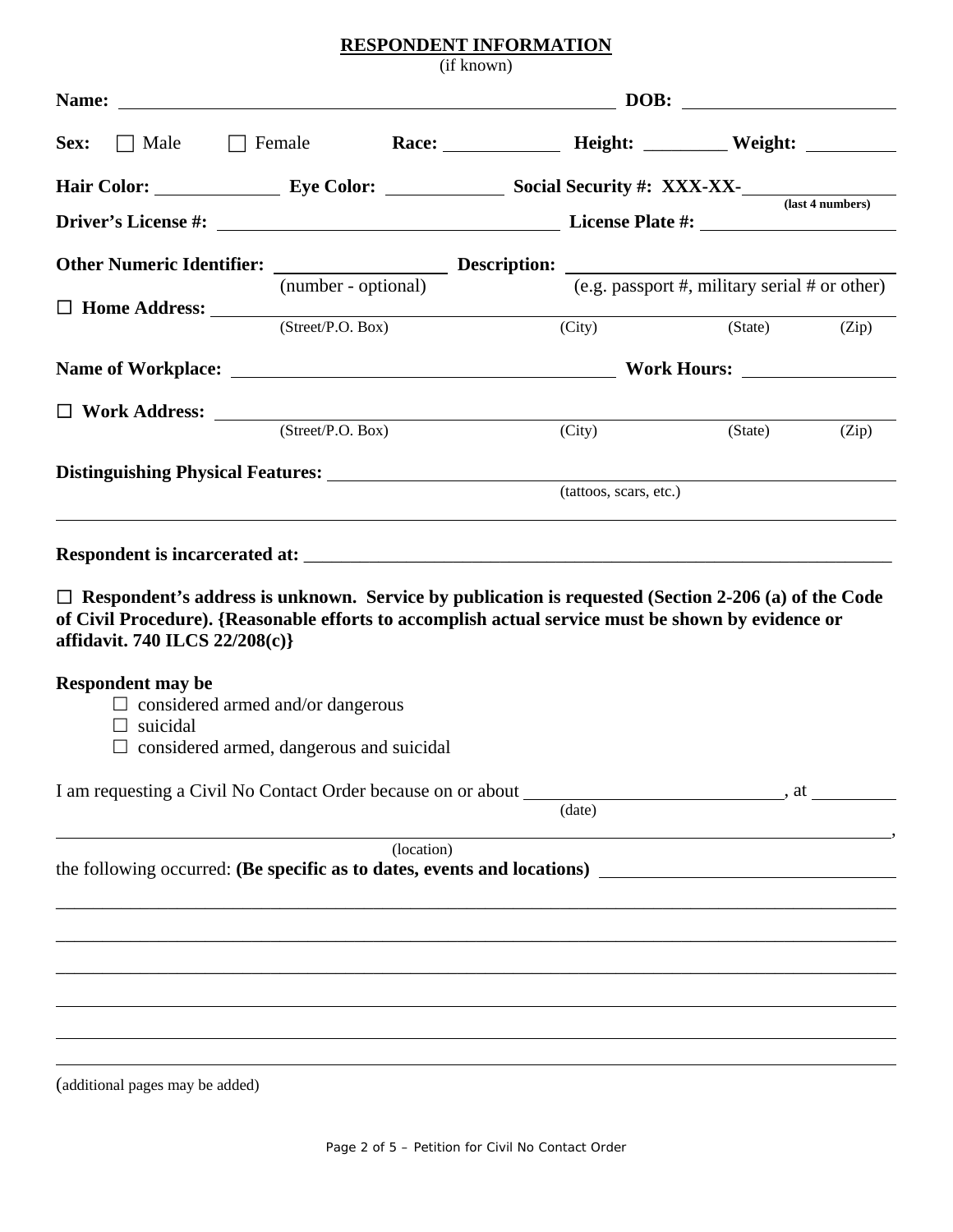**Venue** is appropriate in this county because:  $\Box$  the Petitioner resides here;  $\Box$  the Respondent resides here;

The alleged non-consensual sexual conduct or non-consensual sexual penetration occurred here (check all that apply).

## **REMEDIES SECTION** (740 ILCS 22/213)

Pursuant to the Civil No Contact Order Act, the Petitioner seeks the following remedies:

|  | That the Respondent be ordered to stay at least                                                 | feet away from the Petitioner |
|--|-------------------------------------------------------------------------------------------------|-------------------------------|
|  | and/or other protected persons. That Respondent be prohibited from entering or remaining at the |                               |
|  | Petitioner's and/or other protected persons':                                                   |                               |

|    |                                                                                                                                                                                                                                           | and any of the following specified places, when Petitioner and/or other protected persons                                                                                                                        |  |
|----|-------------------------------------------------------------------------------------------------------------------------------------------------------------------------------------------------------------------------------------------|------------------------------------------------------------------------------------------------------------------------------------------------------------------------------------------------------------------|--|
| 2. | email, or fax.                                                                                                                                                                                                                            | That the Respondent refrain from contact with Petitioner and/or other protected persons in any<br>way, directly, indirectly or through third parties, including, but not limited to, phone, written notes, mail, |  |
| 3. | That Respondent stay away from and be prohibited from taking, transferring, encumbering,<br>concealing, damaging, or otherwise disposing of the Petitioner and/or other protected persons' real<br>and/or personal property or animal(s). |                                                                                                                                                                                                                  |  |
| 4. |                                                                                                                                                                                                                                           | That the Respondent be restrained from attending<br><u>Example 2014</u> School at<br>(address) attended by the Petitioner. $\{740$ ILCS $22/213(b-6)\}$                                                          |  |
| 5. |                                                                                                                                                                                                                                           | Other injunctive relief as follows:                                                                                                                                                                              |  |
|    |                                                                                                                                                                                                                                           |                                                                                                                                                                                                                  |  |

**WHEREFORE,** Petitioner moves the Court to grant the relief requested in this petition.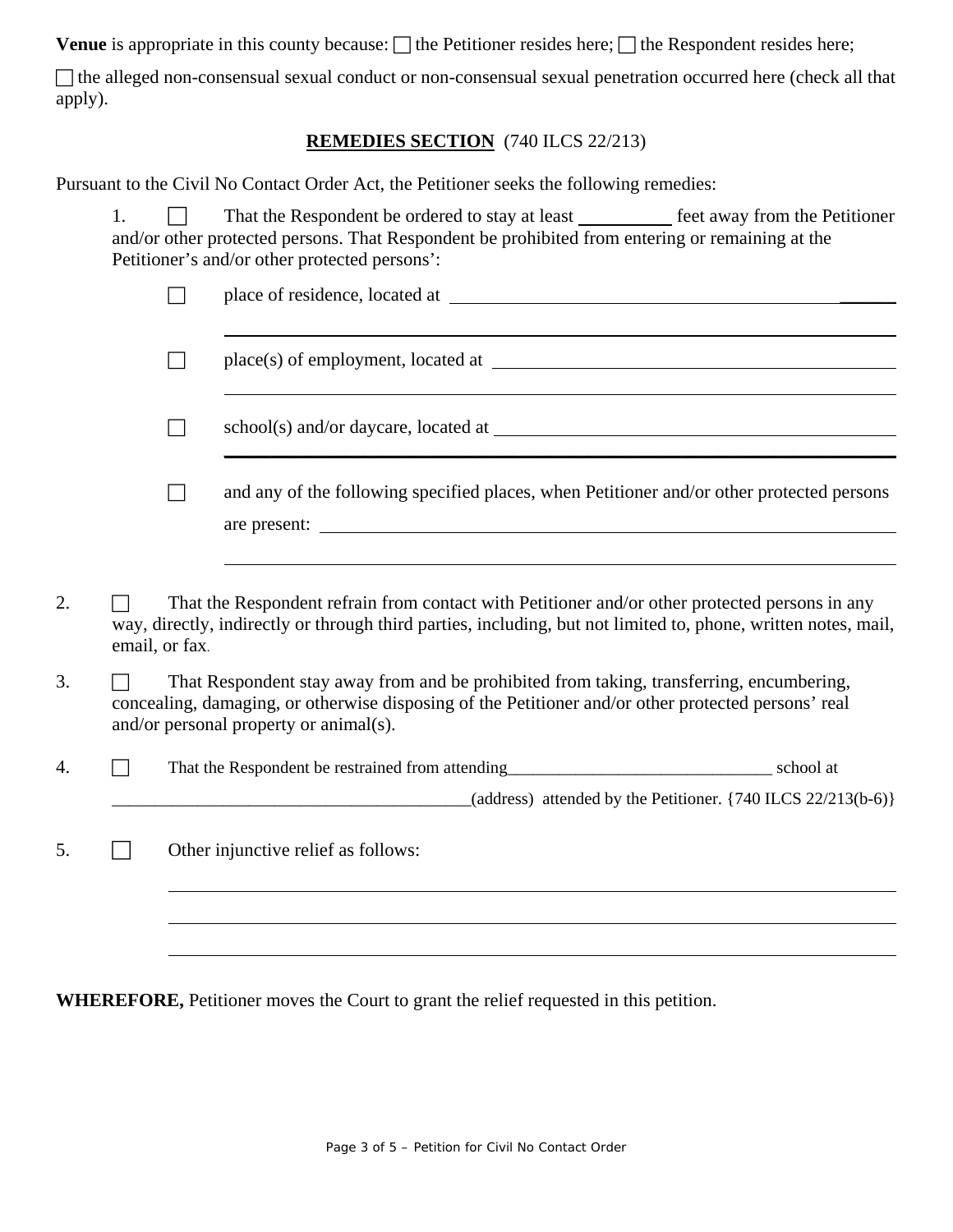## **VERIFICATION**

UNDER THE PENALTIES OF PERJURY AS PROVIDED BY LAW PURSUANT TO SECTION 1-109 OF THE CODE OF CIVIL PROCEDURE, THE UNDERSIGNED CERTIFIES THAT THE STATEMENTS SET FORTH IN THIS INSTRUMENT ARE TRUE AND CORRECT, EXCEPT AS TO MATTERS HEREIN STATED TO BE ON INFORMATION AND BELIEF AND AS TO SUCH MATTERS THE UNDERSIGNED CERTIFIES AS AFORESAID THAT THE UNDERSIGNED VERILY BELIEVES THE SAME TO BE TRUE.

**Signature of Petitioner** 

 $\overline{a}$ 

Petitioner's Attorney or Petitioner if not represented by an attorney Name: Telephone Number Address City/State/Zip